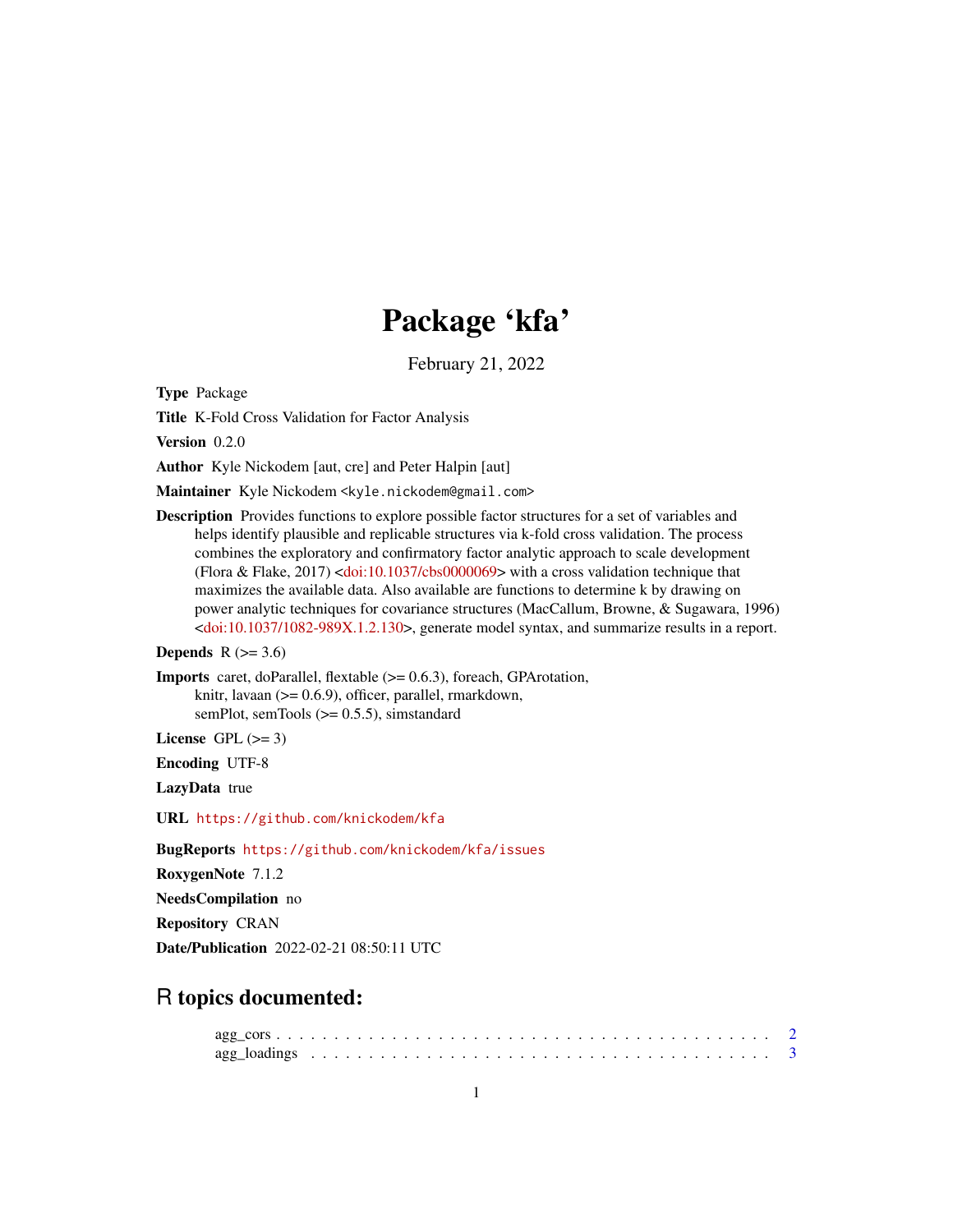#### <span id="page-1-0"></span>2 agg\_cors and  $\frac{2}{3}$  agg\_cors agg\_cors agg\_cors agg\_cors agg\_cors agg\_cors agg\_cors

| Index | 17 |
|-------|----|

agg\_cors *Aggregated factor correlations*

#### Description

The factor correlations aggregated over k-folds

#### Usage

agg\_cors(models, flag = 0.9, type = "factor")

#### Arguments

| models | An object returned from kfa                                               |
|--------|---------------------------------------------------------------------------|
| flag   | threshold above which a factor correlation will be flagged                |
| type   | currently ignored; "factor" (default) or "observed" variable correlations |

#### Value

data.frame of mean factor correlations for each factor model and vector with count of folds with a flagged correlation

```
data(example.kfa)
agg_cors(example.kfa)
```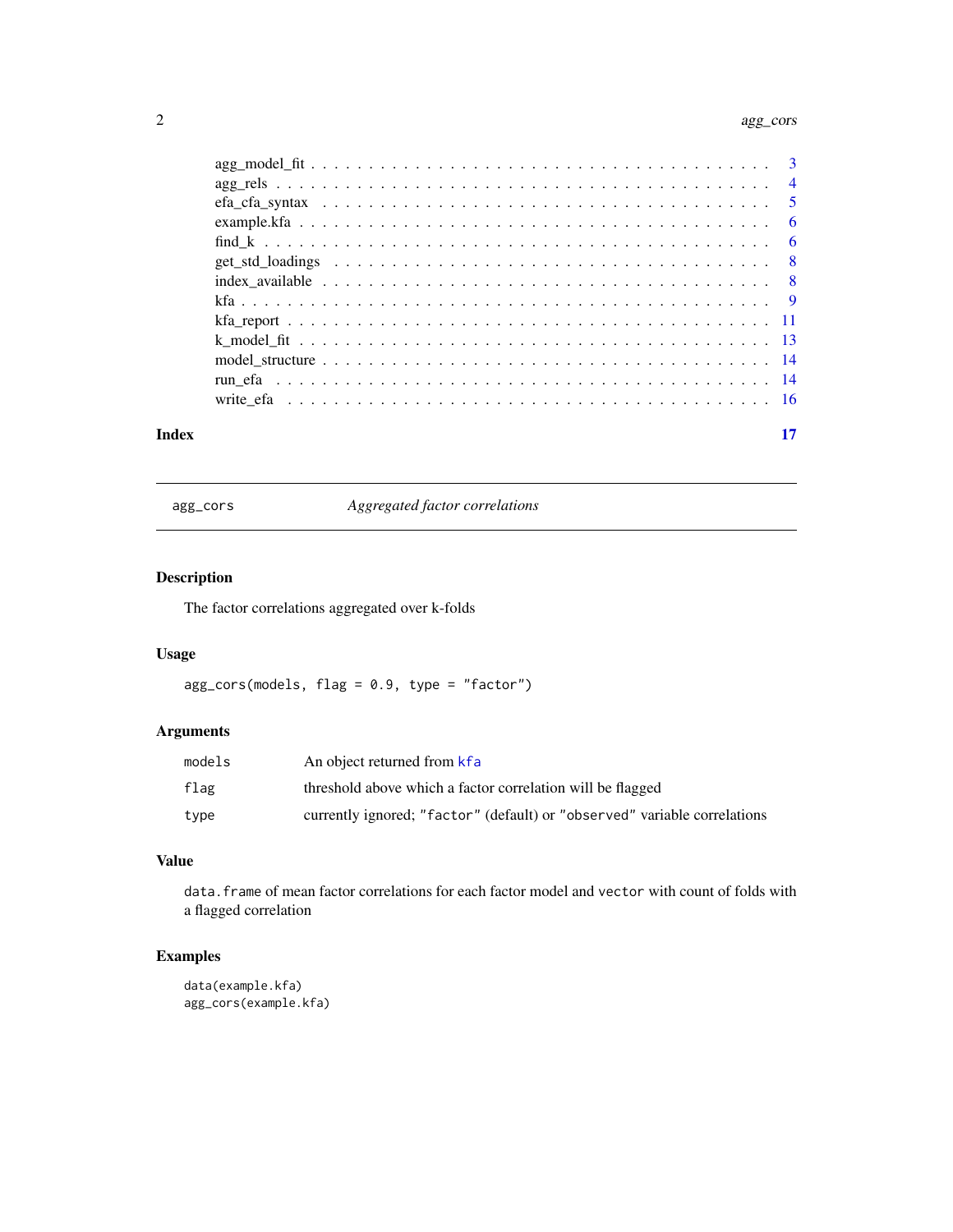<span id="page-2-0"></span>

The factor loadings aggregated over k-folds

#### Usage

agg\_loadings(models, flag = 0.3, digits = 2)

#### Arguments

| models | An object returned from kfa                                 |
|--------|-------------------------------------------------------------|
| flag   | threshold below which loading will be flagged               |
| digits | integer; number of decimal places to display in the report. |

#### Value

data.frame of mean factor loadings for each factor model and vector with count of folds with a flagged loading

#### Examples

```
data(example.kfa)
agg_loadings(example.kfa)
```
agg\_model\_fit *Summary table of model fit*

#### Description

Summary table of model fit aggregated over k-folds

#### Usage

```
agg_model_fit(kfits, index = "all", digits = 2)
```
#### Arguments

| kfits  | an object returned from $k$ model fit when by folds = TRUE                                                                                                                                                  |
|--------|-------------------------------------------------------------------------------------------------------------------------------------------------------------------------------------------------------------|
| index  | character; one or more fit indices to summarize. Indices must be present in the<br>kfits object. Default is "all" indices present in kfits. Chi-square value and<br>degrees of freedom are always reported. |
| digits | integer; number of decimal places to display in the report                                                                                                                                                  |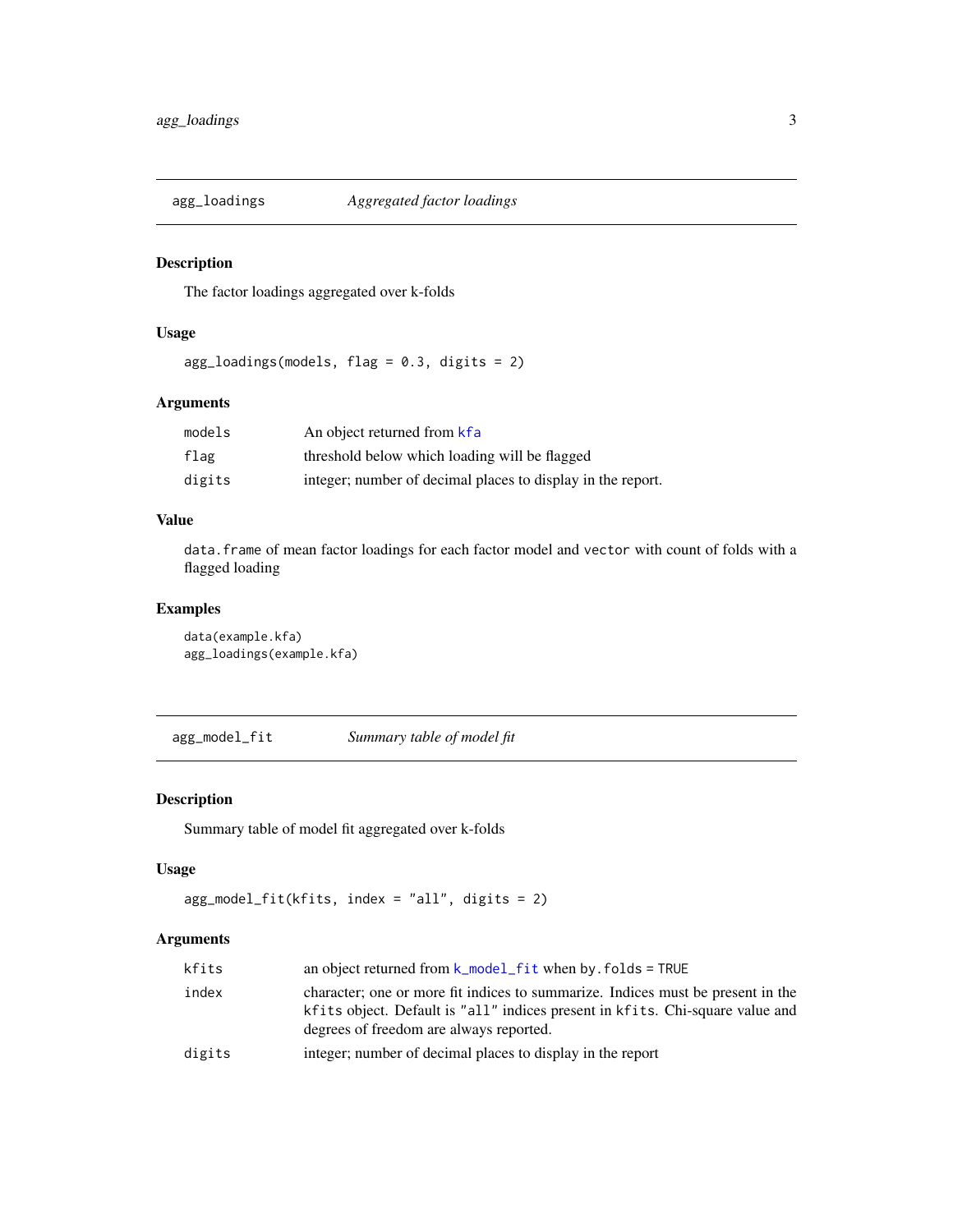#### <span id="page-3-0"></span>Value

data.frame of aggregated model fit statistics

#### Examples

```
data(example.kfa)
fits <- k_model_fit(example.kfa, by.fold = TRUE)
agg_model_fit(fits)
```

| Aggregated scale reliabilities<br>agg_rels |  |
|--------------------------------------------|--|
|                                            |  |
|                                            |  |

#### Description

The factor reliabilities aggregated over k-folds

#### Usage

```
agg_{rels(models, flag = 0.6, digits = 2)}
```
#### Arguments

| models | An object returned from kfa                                 |
|--------|-------------------------------------------------------------|
| flag   | threshold below which reliability will be flagged           |
| digits | integer; number of decimal places to display in the report. |

#### Value

data.frame of mean factor (scale) reliabilities for each factor model and vector with count of folds with a flagged reliability

```
data(example.kfa)
agg_rels(example.kfa)
```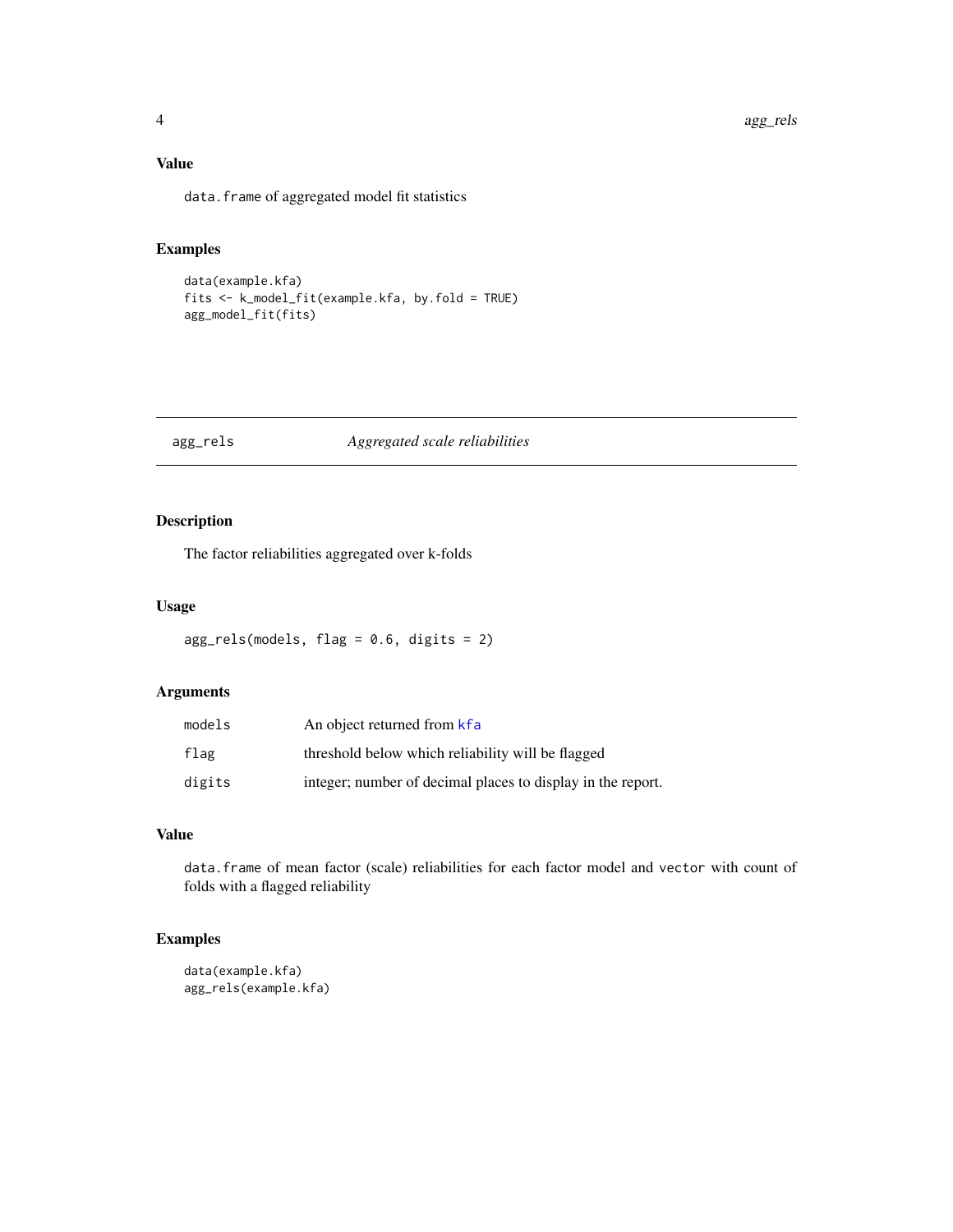<span id="page-4-0"></span>Uses the factor loadings matrix, presumably from an exploratory factor analysis, to generate lavaan compatible confirmatory factory analysis syntax.

#### Usage

```
efa_cfa_syntax(
  loadings,
  simple = TRUE,
  threshold = NA,
  single.item = c("keep", "drop", "none"),
  identified = TRUE,
  constrain0 = FALSE
)
```
#### Arguments

| loadings    | matrix of factor loadings                                                                                                                                                                                                                                                            |
|-------------|--------------------------------------------------------------------------------------------------------------------------------------------------------------------------------------------------------------------------------------------------------------------------------------|
| simple      | logical; Should the simple structure be returned (default)? If FALSE, items can<br>cross-load on multiple factors.                                                                                                                                                                   |
| threshold   | numeric between 0 and 1 indicating the minimum (absolute) value of the loading<br>for an item on a factor. Must be specified when simple = FALSE                                                                                                                                     |
| single.item | character indicating how single-item factors should be treated. Use "keep" (de-<br>fault) to keep them in the model when generating the CFA syntax, "drop" to<br>remove them, or "none" indicating the CFA syntax should not be generated for<br>this model and "" will be returned. |
| identified  | logical; Should identification check for rotational uniqueness a la Millsap (2001)<br>be performed?                                                                                                                                                                                  |
| constrain0  | logical; Should variable(s) with all loadings below threshold still be included<br>in model syntax? If TRUE, variable(s) will load onto first factor with the loading<br>constrained to 0.                                                                                           |

```
loadings <- matrix(c(rep(.2, 3), rep(.6, 3), rep(.8, 3), rep(.3, 3)), ncol = 2)
efa_cfa_syntax(loadings) # simple structure
efa_cfa_syntax(loadings, simple = FALSE, threshold = .25) # allow cross-loadings
```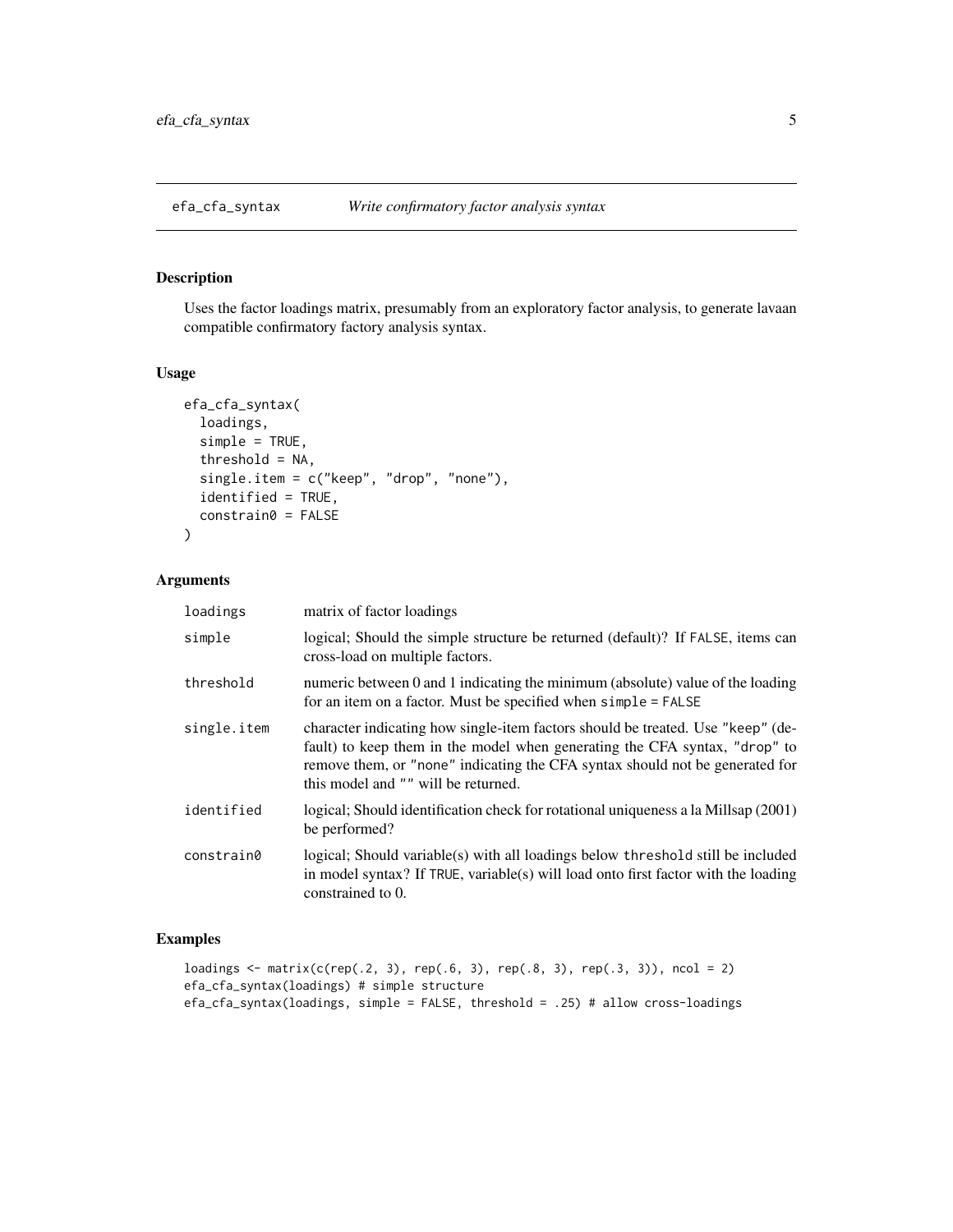Simulated responses for 900 observations on 20 variables loading onto a 3 factor structure (see example in [kfa](#page-8-1) documentation for model). The simulated data was run through [kfa](#page-8-1) with the call kfa(sim.data,  $k = 2$ ,  $m = 3$ ) which tested 1-, 2-, and 3-factor structures over 2 folds.

#### Usage

```
data(example.kfa)
```
#### Format

An object of class "kfa", which is a four-element list:

- cfas lavaan CFA objects for each *k* fold
- cfa.syntax syntax used to produce CFA objects
- model.names vector of names for CFA objects
- efa.structures all factor structures identified in the EFA

#### Examples

```
data(example.kfa)
agg_cors(example.kfa)
```
<span id="page-5-1"></span>find\_k *Find k for k-fold cross-validation*

#### Description

This function is specifically for determining *k* in the context of factor analysis using change in RMSEA as the criterion for identifying the optimal factor model.

#### Usage

```
find_k(
  variables,
 n,
 p,
 m = NULL,max.k = 10,
 min.n = 200,
```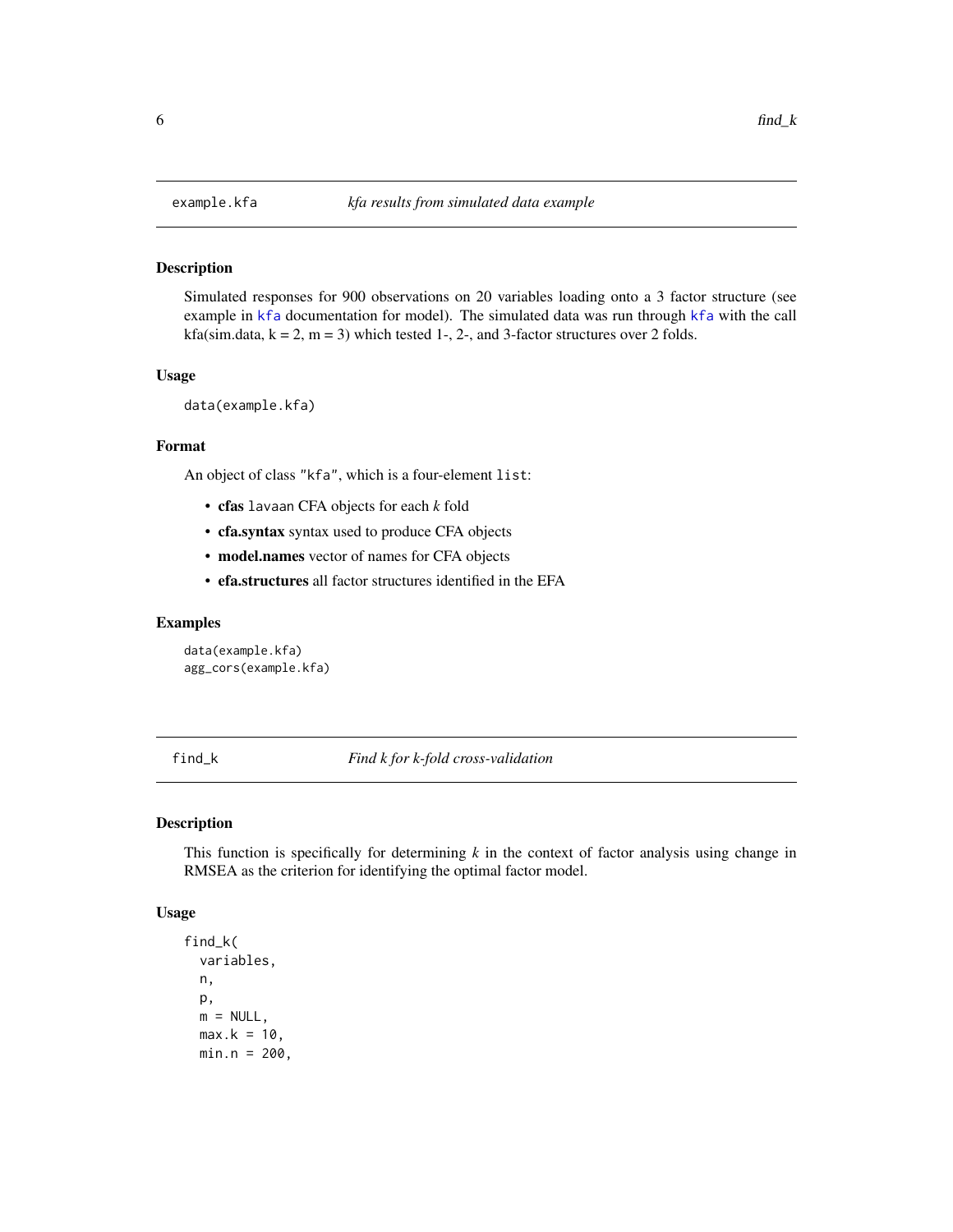#### <span id="page-6-0"></span> $\mathbf{find}\_k$  7

```
rmsea0 = 0.05,
  rmseaA = 0.08,
  ...
\mathcal{L}
```
#### Arguments

| variables | a data. frame (or convertible to a data. frame) with variables to factor analyze<br>in columns and observations in rows.          |
|-----------|-----------------------------------------------------------------------------------------------------------------------------------|
| n         | integer; number of observations. Ignored if variables is provided.                                                                |
| p         | integer; number of variables to factor analyze. Ignored if variables is provided.                                                 |
| m         | integer; maximum number of factors expected to be extracted from variables.<br>Default is $p / 4$ (i.e., 4 variables per factor). |
| max.k     | integer; maximum number of folds. Default is 10. NULL indicates no maximum.                                                       |
| min.n     | integer; minimum sample size per fold. Default is 200 based on simulations<br>from Curran et al. (2003).                          |
| rmsea0    | numeric; RMSEA under the null hypothesis.                                                                                         |
| rmseaA    | numeric; RMSEA under the alternative hypothesis.                                                                                  |
| $\ddots$  | other arguments passed to findRMSEAsamplesize.                                                                                    |

#### Value

named vector with the number of folds, sample size suggested by the power analysis, and the actual sample size used for determining k.

#### References

Curran, P. J., Bollen, K. A., Chen, F., Paxton, P., & Kirby, J. B. (2003). Finite sampling properties of the point estimates and confidence intervals of the RMSEA. *Sociological Methods & Research, 32*(2), 208-252. doi: [10.1177/0049124103256130](https://doi.org/10.1177/0049124103256130)

MacCallum, R. C., Browne, M. W., & Sugawara, H. M. (1996). Power analysis and determination of sample size for covariance structure modeling. *Psychological Methods, 1*(2), 130–149. doi: [10.1037/1082989X.1.2.130](https://doi.org/10.1037/1082-989X.1.2.130)

```
find_k(n = 900, p = 20, m = 3)
# adjust precision
find_k(n = 900, p = 20, m = 3, rmsea0 = .03, rmseaA = .10)
```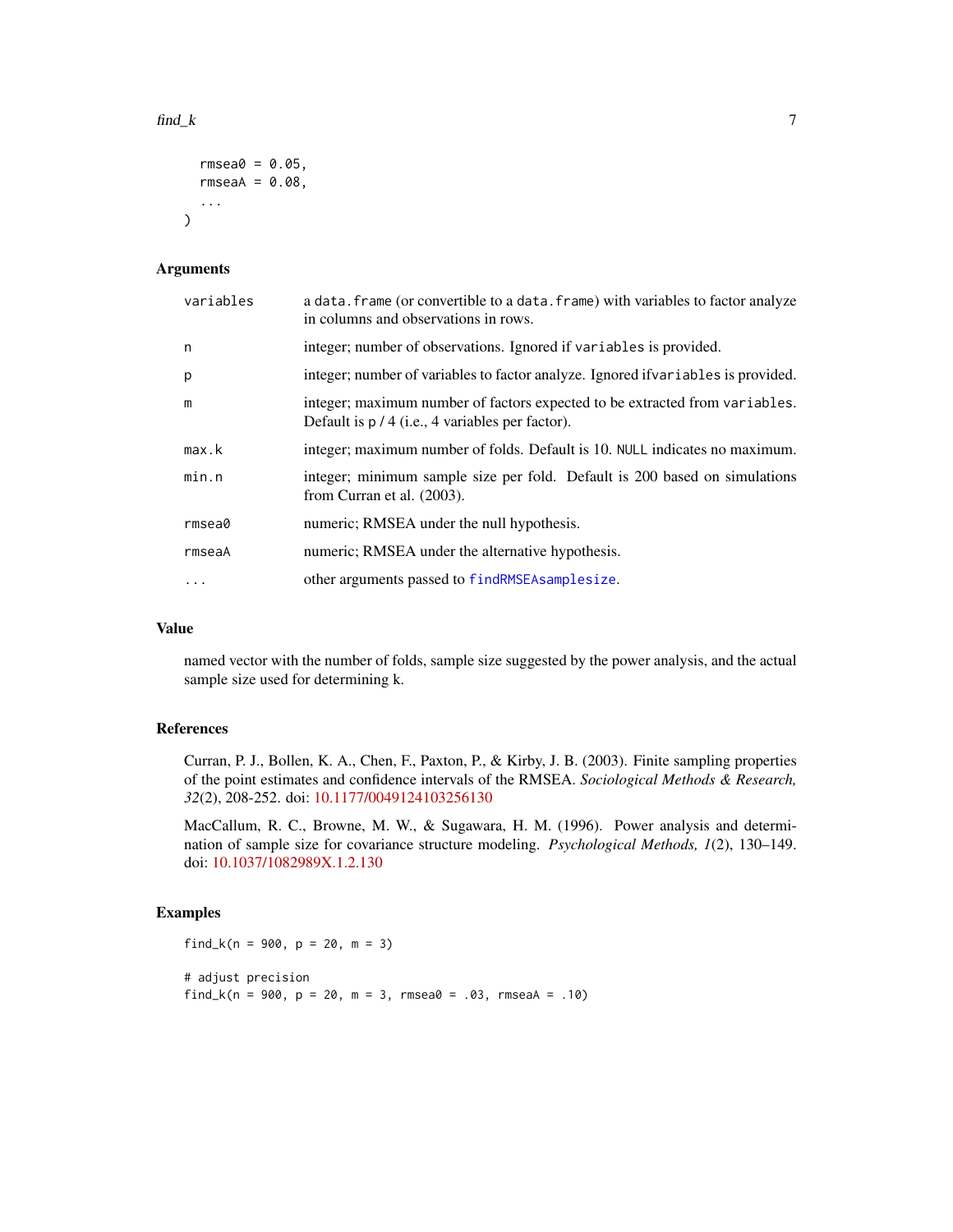<span id="page-7-0"></span>

Extract standardized factor loadings from lavaan object

#### Usage

```
get_std_loadings(object, type = "std.all", df = FALSE)
```
#### Arguments

| object | a lavaan object                                                                                                                                                                                                       |
|--------|-----------------------------------------------------------------------------------------------------------------------------------------------------------------------------------------------------------------------|
| type   | standardize on the latent variables (" $std. 1v$ "), latent and observed variables<br>("std.all", default), or latent and observed variables but not exogenous vari-<br>ables ("std.nox")? See standardized Solution. |
| df     | should loadings be returned as a matrix (default) or data. frame?                                                                                                                                                     |

#### Value

A matrix or data.frame of factor loadings

#### Examples

```
data(HolzingerSwineford1939, package = "lavaan")
HS.model <- ' visual =~x1 + x2 + x3textual = x4 + x5 + x6speed = x7 + x8 + x9fit <- lavaan::cfa(HS.model, data = HolzingerSwineford1939)
get_std_loadings(fit)
```
<span id="page-7-1"></span>index\_available *Available Fit Indices*

#### Description

Shows the fit indices available from [kfa](#page-8-1) object to report in [kfa\\_report](#page-10-1)

#### Usage

index\_available(models)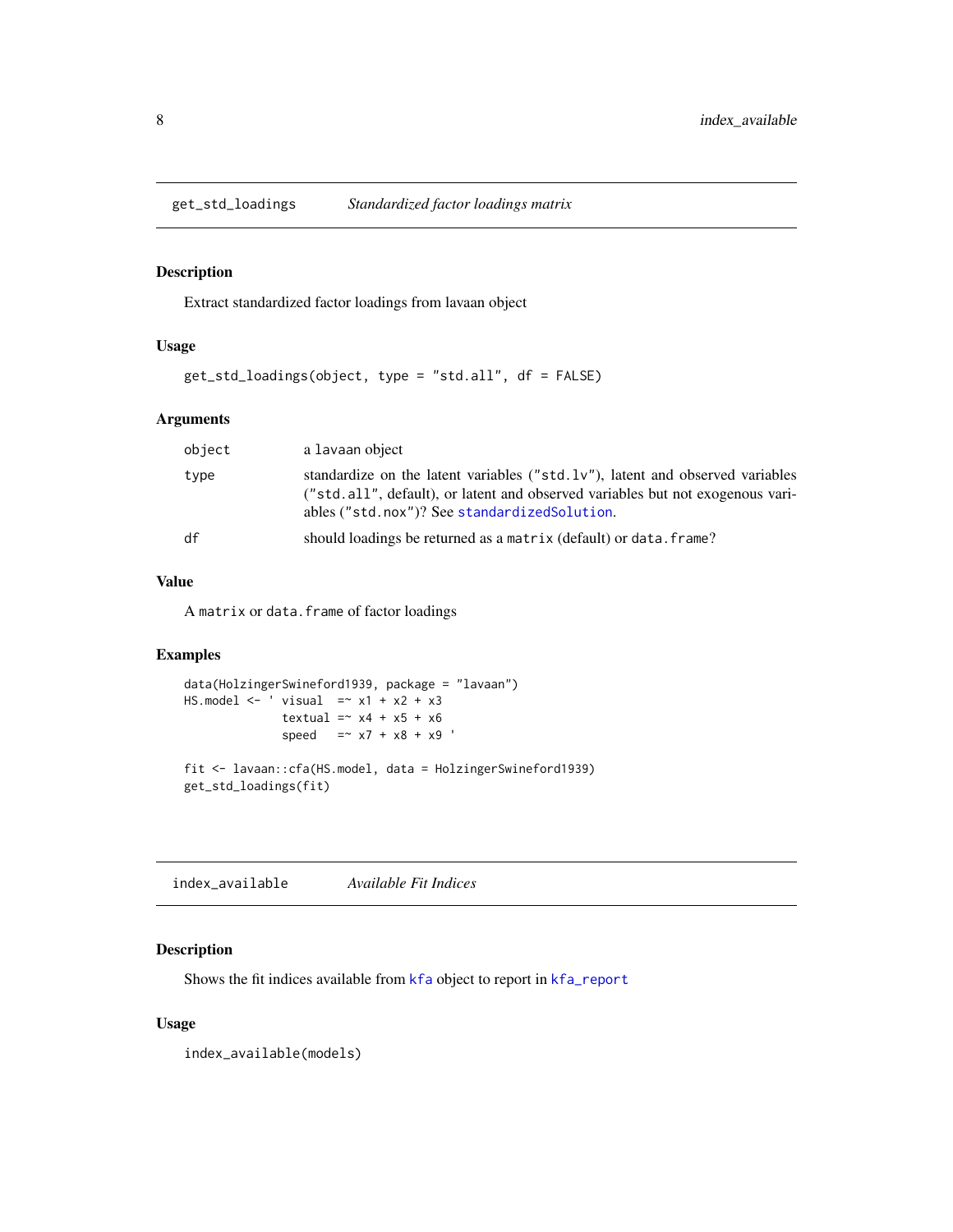#### <span id="page-8-0"></span>Arguments

models an object returned from [kfa](#page-8-1)

#### Value

character vector of index names

#### Examples

```
data(example.kfa)
index_available(example.kfa)
```
<span id="page-8-1"></span>kfa *Conducts k-fold cross validation for factor analysis.*

#### Description

The function splits the data into *k* folds. For each fold, EFAs are run on the training data and the simple structure for each model is transformed into lavaan-compatible CFA syntax. The CFAs are then run on the test data.

#### Usage

```
kfa(
  variables,
  k = NULL,m = floor(ncol(variables)/4),
  seed = 101,
  cores = NULL,
  custom.cfas = NULL,
  power.args = list(rmsea0 = 0.05, rmseaA = 0.08),
  rotation = "oblimin",
  simple = TRUE,
  threshold = NA,
  ordered = FALSE,
  estimator = NULL,
 missing = "listwise",
  ...
)
```
#### Arguments

| variables    | a data, frame (or convertible to a data, frame) of variables (i.e., items) to factor<br>analyze |
|--------------|-------------------------------------------------------------------------------------------------|
| $\mathbf{k}$ | number of folds in which to split the data. Default is NULL which determines k<br>via find k.   |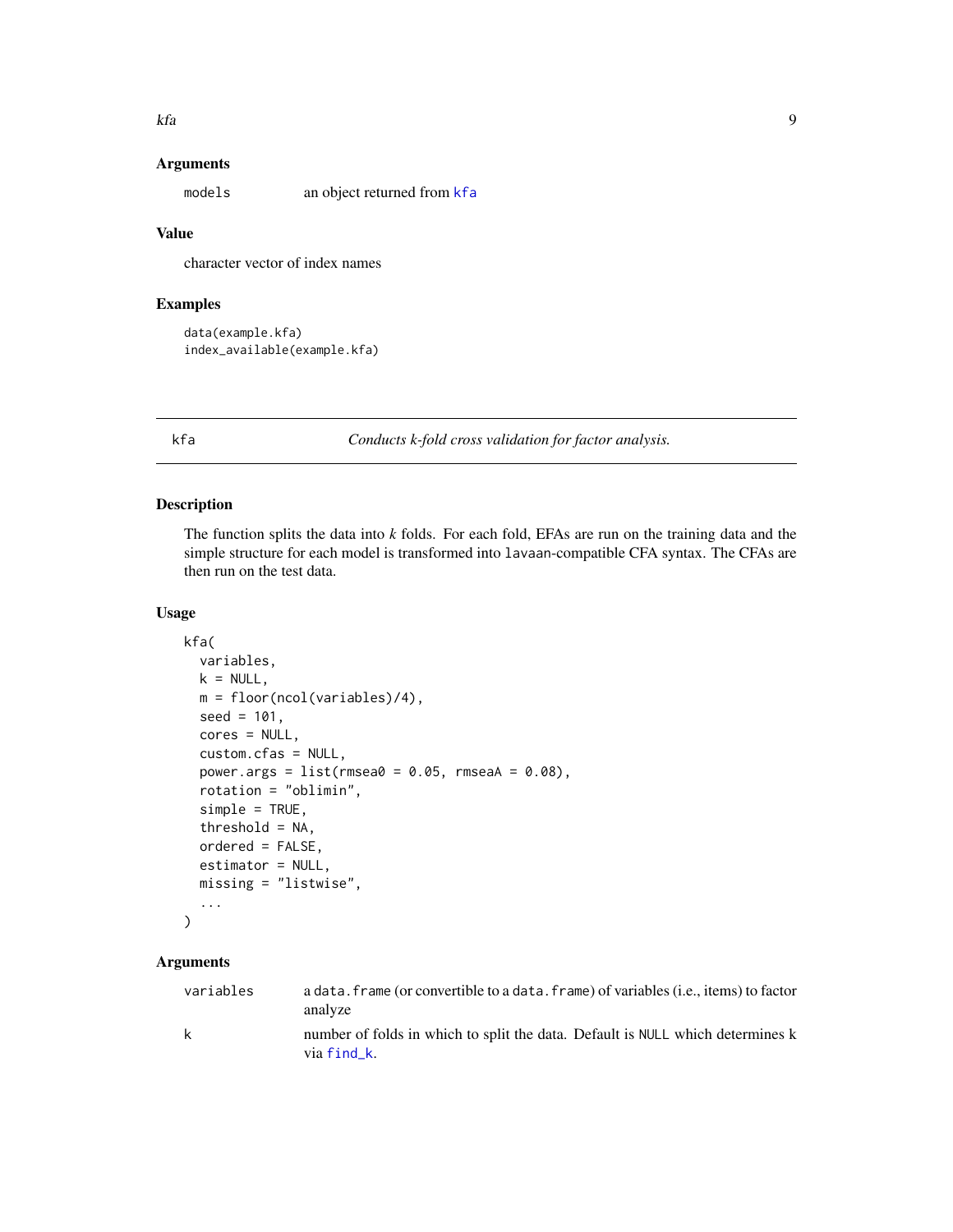<span id="page-9-0"></span>

| m           | integer; maximum number of factors to extract. Default is 4 items per factor.                                                                                                                                                                                                               |
|-------------|---------------------------------------------------------------------------------------------------------------------------------------------------------------------------------------------------------------------------------------------------------------------------------------------|
| seed        | integer passed to set. seed when randomly selecting cases for each fold.                                                                                                                                                                                                                    |
| cores       | integer; number of CPU cores to use for parallel processing. Default is detectCores<br>$-1.$                                                                                                                                                                                                |
| custom.cfas | a single object or named list of lavaan syntax specifying custom factor model(s).                                                                                                                                                                                                           |
| power.args  | named list of arguments to pass to find_k and findRMSEAsamplesize when<br>conducting power analysis to determine k.                                                                                                                                                                         |
| rotation    | character (case-sensitive); any rotation method listed in rotations in the GPArotation<br>package. Default is "oblimin".                                                                                                                                                                    |
| simple      | logical; Should the simple structure be returned (default) when converting EFA<br>results to CFA syntax? If FALSE, items can cross-load on multiple factors.                                                                                                                                |
| threshold   | numeric between 0 and 1 indicating the minimum (absolute) value of the loading<br>for a variable on a factor when converting EFA results to CFA syntax. Must be<br>specified when simple = FALSE.                                                                                           |
| ordered     | logical; Should items be treated as ordinal and the polychoric correlations used<br>in the factor analysis? When FALSE (default) the Pearson correlation matrix is<br>used. A character vector of item names is also accepted to prompt estimation of<br>the polychoric correlation matrix. |
| estimator   | if ordered = FALSE, the default is "MLMVS". If ordered = TRUE, the default is<br>"WLSMV". See lav0ptions for other options.                                                                                                                                                                 |
| missing     | default is "listwise". See lav0ptions for other options.                                                                                                                                                                                                                                    |
| $\cdots$    | other arguments passed to lavaan functions. See lavOptions.                                                                                                                                                                                                                                 |

#### Details

In order to be tested along with the EFA identified structures, each model supplied in custom.cfas must include all variables in lavaan compatible syntax. To test a model when dropping a variable, have the variable load on to one factor while constraining the loading to 0.

Deciding an appropriate *m* can be difficult, but is consequential for both the possible factor structures to examine and the computation time. The n\_factors in the parameters package can assist with this decision.

#### Value

An object of class "kfa", which is a four-element list:

- cfas lavaan CFA objects for each *k* fold
- cfa.syntax syntax used to produce CFA objects
- model.names vector of names for CFA objects
- efa.structures all factor structures identified in the EFA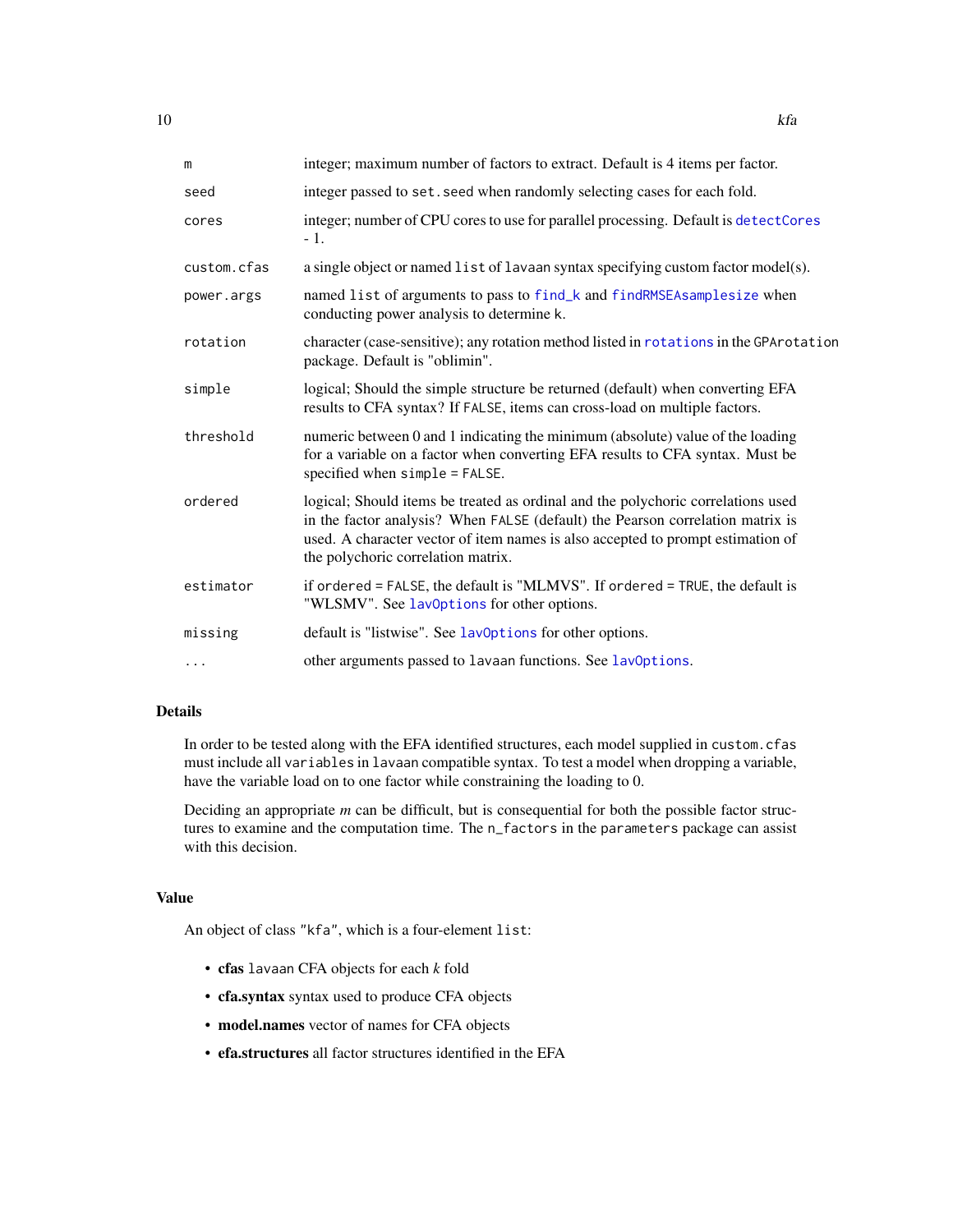#### <span id="page-10-0"></span>kfa\_report 11

#### Examples

```
# simulate data based on a 3-factor model with standardized loadings
sim.mod <- "f1 = 7 \times x1 + .8 x + .3 x 3 + .7 x + .6 x 5 + .8 x 6 + .4 x 7
                f2 = - .8*x8 + .7*x9 + .6*x10 + .5*x11 + .5*x12 + .7*x13 + .6*x14
                f3 =~ .6*x15 + .5*x16 + .9*x17 + .4*x18 + .7*x19 + .5*x20
                f1 ~~ .2*f2
                f2 ~~ .2*f3
                f1 ~~ .2*f3
                x9 ~~ .2*x10"
set.seed(1161)
sim.data <- simstandard::sim_standardized(sim.mod, n = 900,
                                           latent = FALSE,
                                           errors = FALSE) [c(2:9,1,10:20)]# include a custom 2-factor model
custom2f <- paste0("f1 = "", paste(colnames(sim.data)[1:10], collapse = " + "),
                   "\nf2 = \sim ", paste(colnames(sim.data)[11:20], collapse = " + "))
mods <- kfa(variables = sim.data,
            k = NULL, # prompts power analysis to determine number of folds
            cores = 2,custom.cfas = custom2f)
```
<span id="page-10-1"></span>

| kfa_report | Creates summary report from a k-fold factor analysis |  |  |
|------------|------------------------------------------------------|--|--|
|------------|------------------------------------------------------|--|--|

#### Description

Generates a report summarizing the factor analytic results over k-folds.

#### Usage

```
kfa_report(
  models,
  file.name,
  report.title = file.name,
  path = NULL,
  report.format = "html_document",
  word.template = NULL,
  index = "default",
  load.flag = 0.3,
  cor.flag = 0.9,
  rel.flag = 0.6,
  digits = 2)
```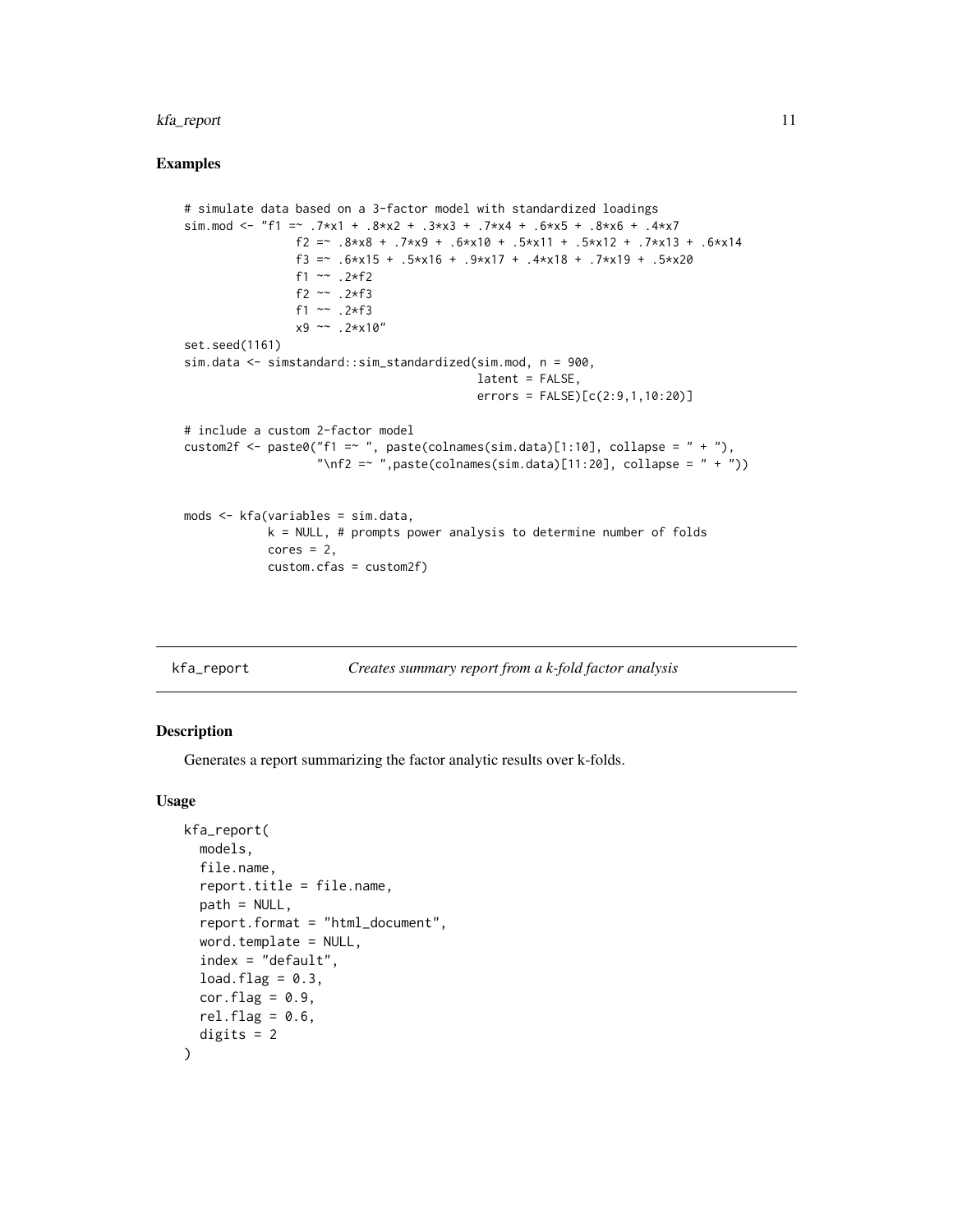#### <span id="page-11-0"></span>Arguments

| models        | an object returned from kfa                                                                                                                                                                                                                                                 |
|---------------|-----------------------------------------------------------------------------------------------------------------------------------------------------------------------------------------------------------------------------------------------------------------------------|
| file.name     | character; file name to create on disk.                                                                                                                                                                                                                                     |
| report.title  | character; title of the report                                                                                                                                                                                                                                              |
| path          | character; path of the directory where summary report will be saved. Default is<br>working directory. path and file. name are combined to create final file path                                                                                                            |
| report.format | character; file format of the report. Default is HTML ("html_document"). See<br>render for other options.                                                                                                                                                                   |
| word.template | character; file path to word document to use as a formatting template when<br>report.format = "word_document".                                                                                                                                                              |
| index         | character; one or more fit indices to summarize in the report. Use index_available<br>to see choices. Chi-square value and degrees of freedom are always reported.<br>Default is CFI and RMSEA (naive, scaled, or robust version depends on estima-<br>tor used in models). |
| load.flag     | numeric; factor loadings of variables below this value will be flagged. Default<br>is.30                                                                                                                                                                                    |
| cor.flag      | numeric; factor correlations above this value will be flagged. Default is .90                                                                                                                                                                                               |
| rel.flag      | numeric; factor (scale) reliabilities below this value will be flagged. Default is<br>.60.                                                                                                                                                                                  |
| digits        | integer; number of decimal places to display in the report.                                                                                                                                                                                                                 |
|               |                                                                                                                                                                                                                                                                             |

#### Value

a summary report of factor structures and model fit within and between folds

#### Examples

```
# simulate data based on a 3-factor model with standardized loadings
sim.mod <- "f1 =~ .7*x1 + .8*x2 + .3*x3 + .7*x4 + .6*x5 + .8*x6 + .4*x7
                f2 = - .8*x8 + .7*x9 + .6*x10 + .5*x11 + .5*x12 + .7*x13 + .6*x14
                f3 =~ .6*x15 + .5*x16 + .9*x17 + .4*x18 + .7*x19 + .5*x20
                f1 ~~ .2*f2
                f2 ~~ .2*f3
                f1 ~~ .2*f3
                x9 ~~ .2*x10"
set.seed(1161)
sim.data <- simstandard::sim_standardized(sim.mod, n = 900,
                                          latent = FALSE,
                                          errors = FALSE)[c(2:9,1,10:20)]
# include a custom 2-factor model
custom2f <- paste0("f1 =~ ", paste(colnames(sim.data)[1:10], collapse = " + "),
                   "\nf2 = \sim ", paste(colnames(sim.data)[11:20], collapse = " + "))
```
mods <- kfa(variables = sim.data,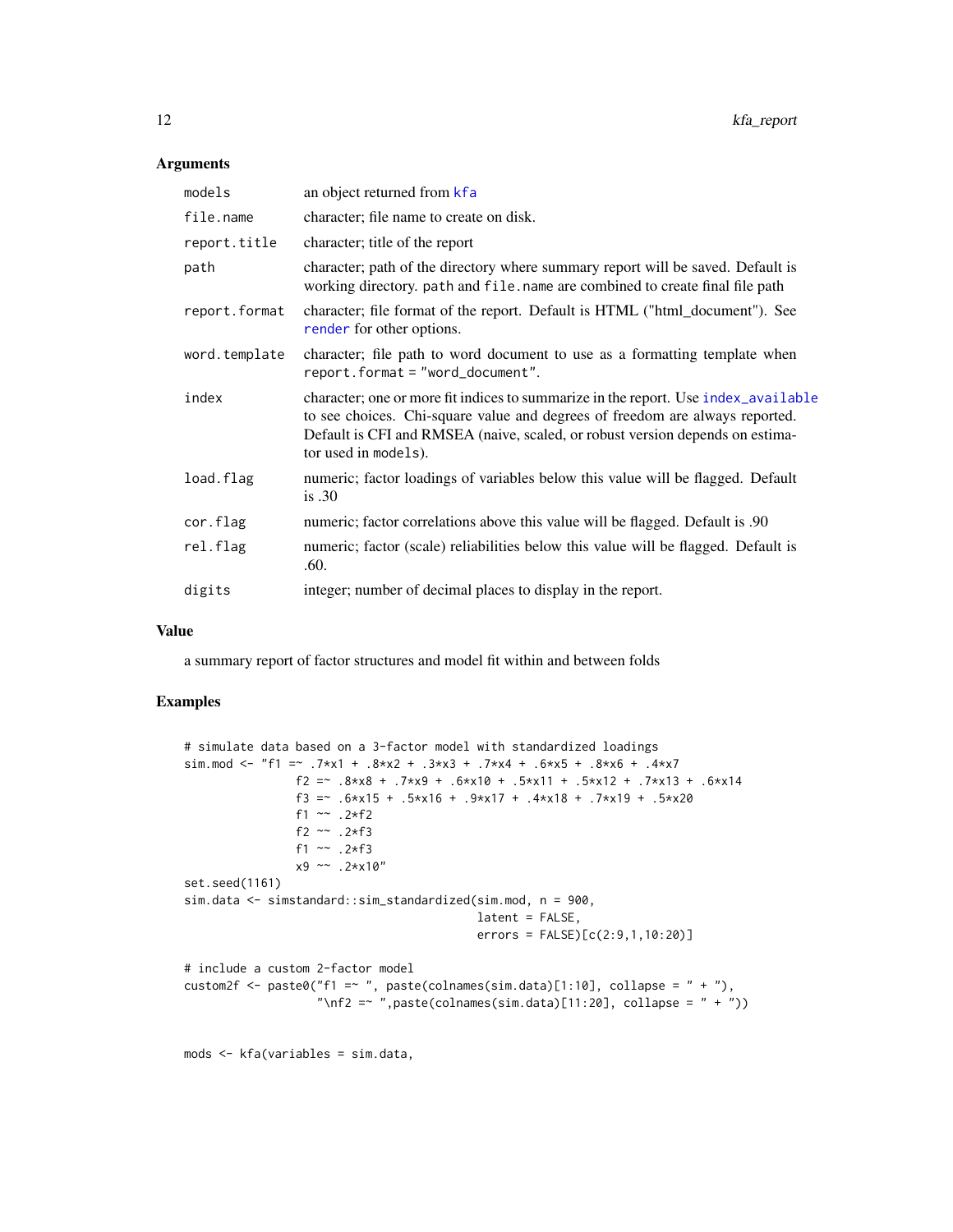#### <span id="page-12-0"></span>k\_model\_fit 13

```
k = NULL, # prompts power analysis to determine number of folds
            cores = 2,custom.cfas = custom2f)
## Not run:
kfa_report(mods, file.name = "example_sim_kfa_report",
           report.format = "html_document",
           report.title = "K-fold Factor Analysis - Example Sim")
```
## End(Not run)

<span id="page-12-1"></span>k\_model\_fit *Extract model fit*

#### Description

Model fit indices extracted from k-folds

#### Usage

k\_model\_fit(models, index = "default", by.fold = TRUE)

#### Arguments

| models  | an object returned from kfa                                                                                                                                                                                                                                                 |
|---------|-----------------------------------------------------------------------------------------------------------------------------------------------------------------------------------------------------------------------------------------------------------------------------|
| index   | character; one or more fit indices to summarize in the report. Use index_available<br>to see choices. Chi-square value and degrees of freedom are always reported.<br>Default is CFI and RMSEA (naive, scaled, or robust version depends on estima-<br>tor used in models). |
| by.fold | Should each element in the returned lists be a fold (default) or a factor model?                                                                                                                                                                                            |
|         |                                                                                                                                                                                                                                                                             |

#### Value

list of data.frames with average model fit for each factor model

```
data(example.kfa)
# customize fit indices to report
k_model_fit(example.kfa, index = c("chisq", "cfi", "rmsea", "srmr"))
# organize results by factor model rather than by fold
k_model_fit(example.kfa, by.fold = FALSE)
```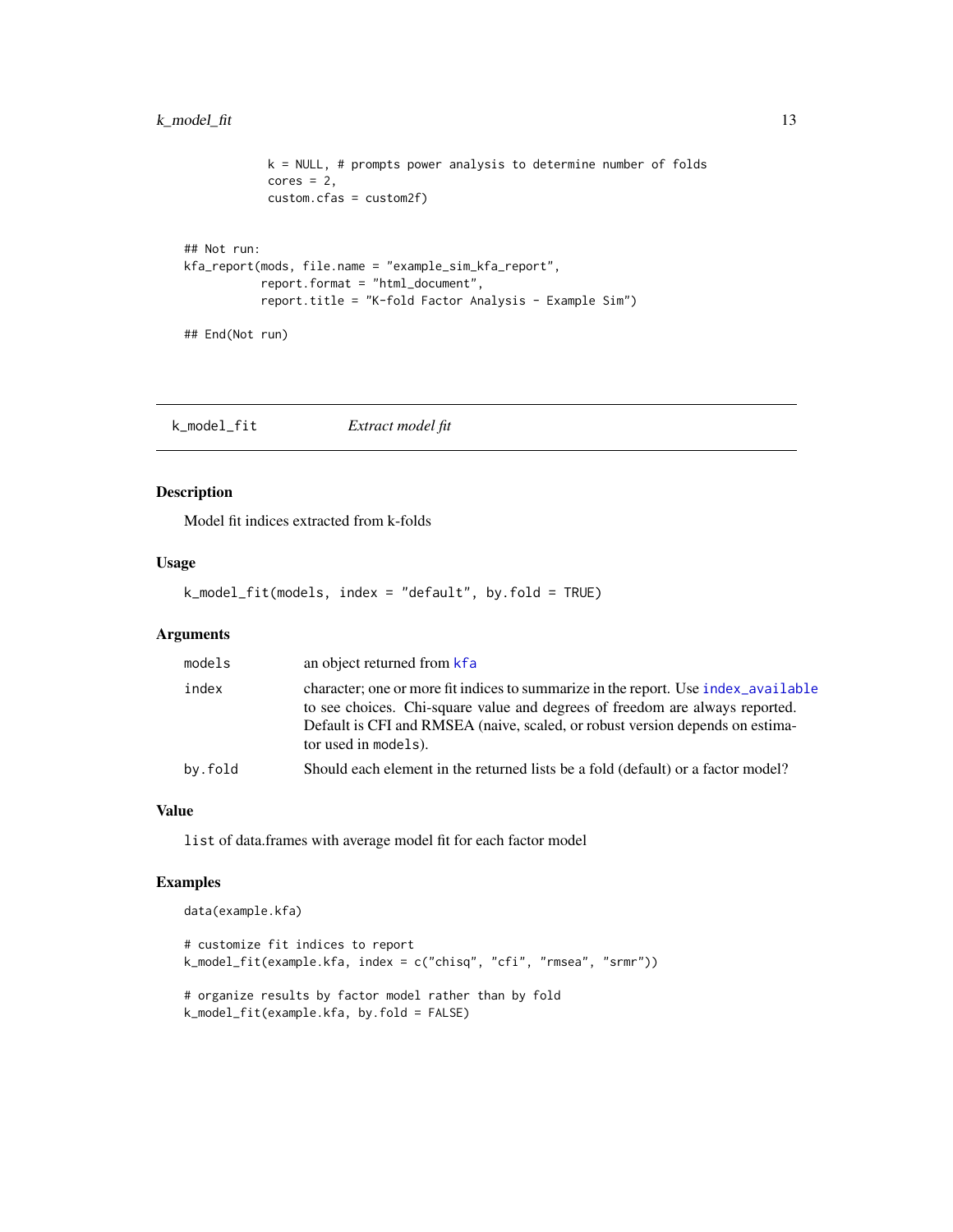<span id="page-13-0"></span>model\_structure *Unique factor structures*

#### Description

Extract unique factor structures across the k-folds

#### Usage

```
model_structure(models)
```
#### Arguments

models An object returned from [kfa](#page-8-1)

#### Value

data.frame with the number of folds the unique factor structure was tested for each factor model.

#### Examples

```
data(example.kfa)
model_structure(example.kfa)
```
#### run\_efa *Conducts exploratory factor analysis*

#### Description

This function is intended for use on independent samples rather than integrated with k-fold crossvalidation.

#### Usage

```
run_efa(
  variables,
 m = floor(ncol(variables)/4),
 rotation = "oblimin",
  simple = TRUE,
  threshold = NA,
  single.item = c("keep", "drop", "none"),
  identified = TRUE,
  constrain0 = FALSE,
  ordered = FALSE,
  estimator = NULL,
```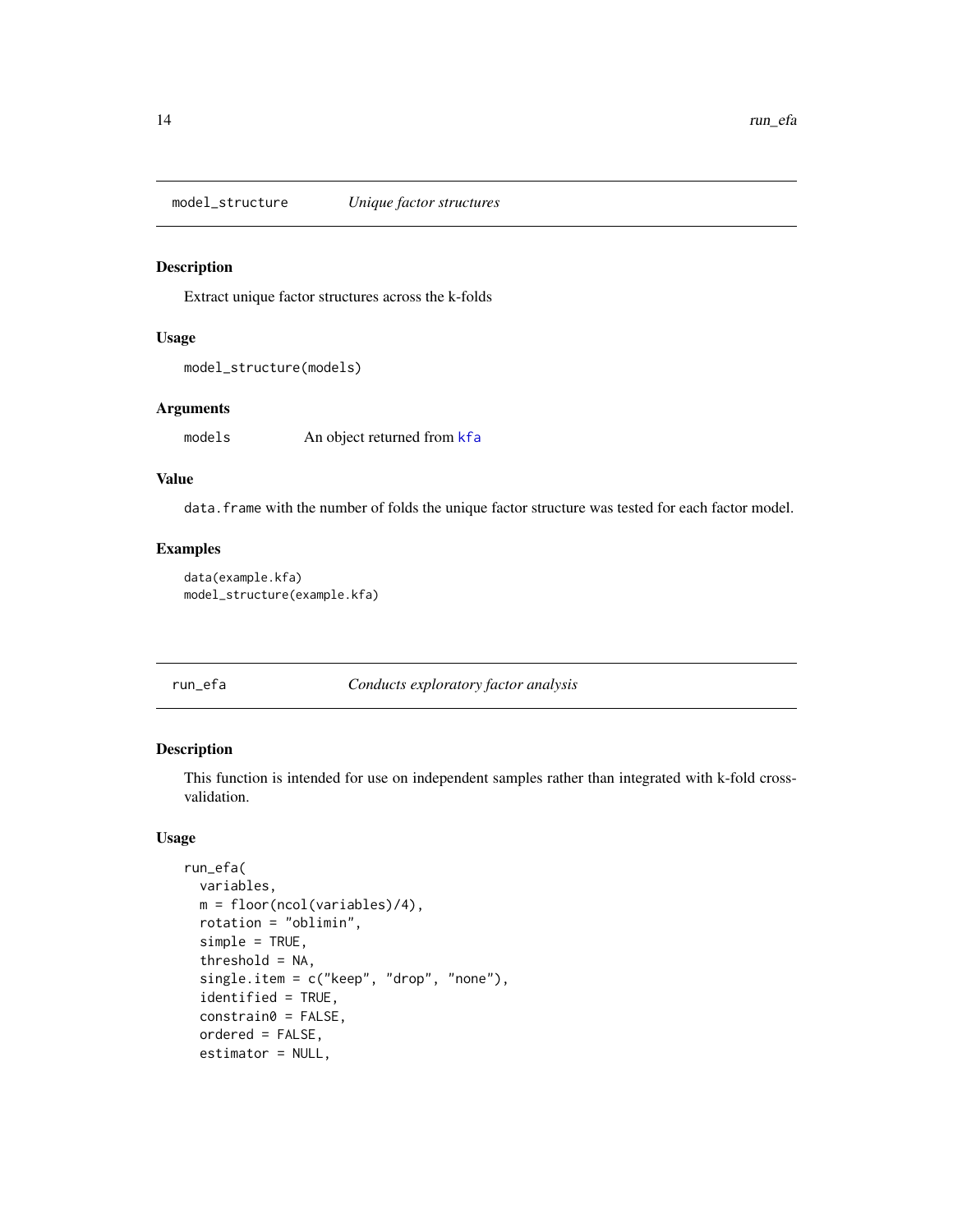```
missing = "listwise",
  ...
)
```
#### Arguments

| variables   | a data. frame (or convertible to a data. frame) of variables (i.e., items) to factor<br>analyze                                                                                                                                                                                             |
|-------------|---------------------------------------------------------------------------------------------------------------------------------------------------------------------------------------------------------------------------------------------------------------------------------------------|
| m           | integer; maximum number of factors to extract. Default is 4 items per factor.                                                                                                                                                                                                               |
| rotation    | character (case-sensitive); any rotation method listed in rotations in the GPArotation<br>package. Default is "oblimin".                                                                                                                                                                    |
| simple      | logical; Should the most simple structure be returned (default)? If FALSE, items<br>can cross load on multiple factors.                                                                                                                                                                     |
| threshold   | numeric between 0 and 1 indicating the minimum (absolute) value of the loading<br>for an item on a factor.                                                                                                                                                                                  |
| single.item | character indicating how single-item factors should be treated. Use "keep" (de-<br>fault) to keep them in the model when generating the CFA syntax, "drop" to<br>remove them, or "none" indicating the CFA syntax should not be generated for<br>this model and "" will be returned.        |
| identified  | logical; Should identification check for rotational uniqueness a la Millsap (2001)<br>be performed?                                                                                                                                                                                         |
| constrain0  | logical; Should variable(s) with all loadings below threshold still be included<br>in model syntax? If TRUE, variable(s) will load onto first factor with the loading<br>constrained to 0.                                                                                                  |
| ordered     | logical; Should items be treated as ordinal and the polychoric correlations used<br>in the factor analysis? When FALSE (default) the Pearson correlation matrix is<br>used. A character vector of item names is also accepted to prompt estimation of<br>the polychoric correlation matrix. |
| estimator   | if ordered = FALSE, the default is "ML". If ordered = TRUE, the default is<br>"DWLS". See lavaan for other options.                                                                                                                                                                         |
| missing     | default is "listwise". See lavaan for other options.                                                                                                                                                                                                                                        |
| $\cdots$    | other arguments passed to lavaan functions. See lavOptions.                                                                                                                                                                                                                                 |

#### Value

A three-element list:

- efas lavaan object for each *m* model
- loadings (rotated) factor loading matrix for each *m* model
- cfa.syntax CFA syntax generated from loadings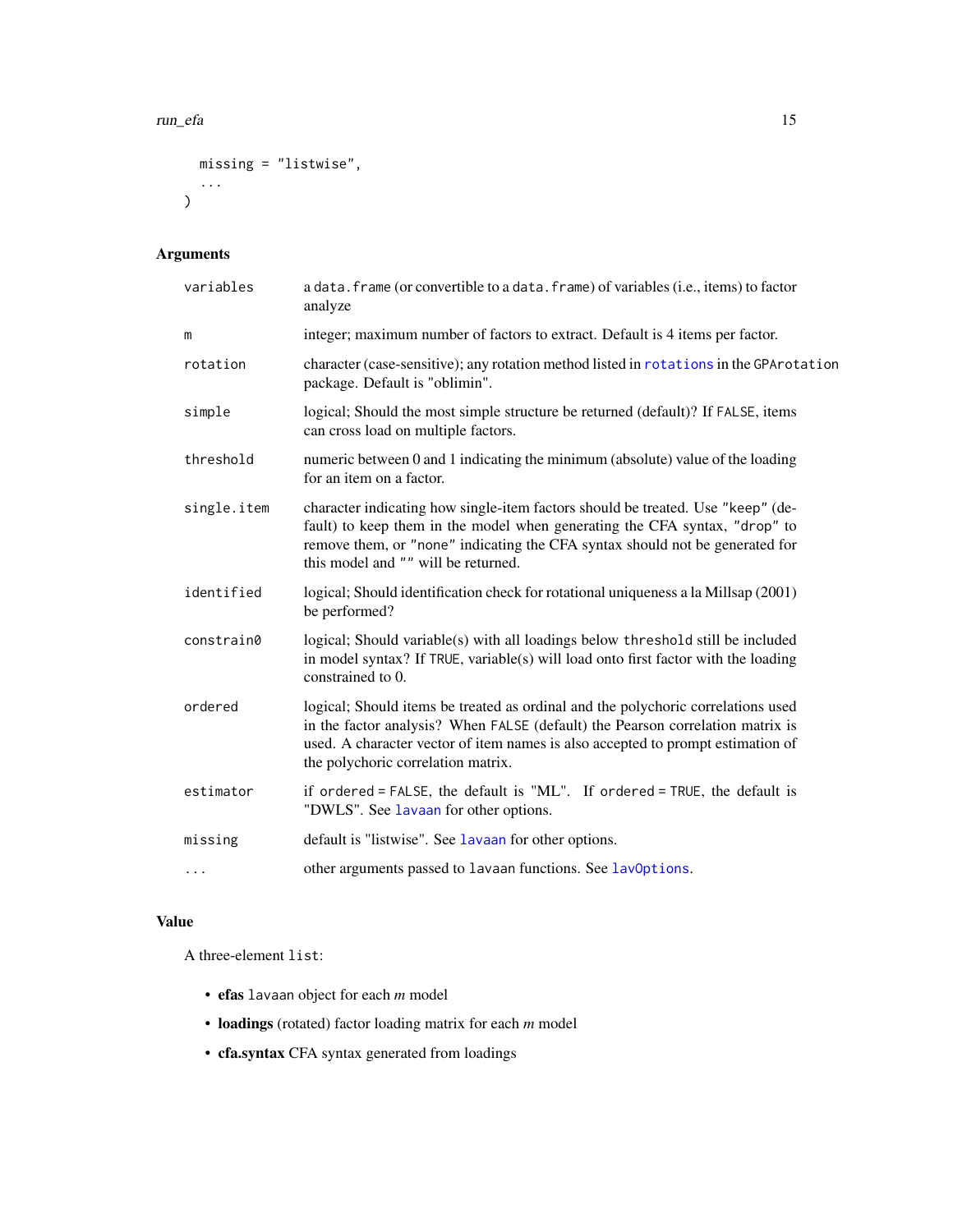#### Examples

```
# simulate data based on a 3-factor model with standardized loadings
sim.mod <- "f1 = 7 \times x1 + .8 x + .3 x 3 + .7 x + .6 x 5 + .8 x 6 + .4 x 7
                f2 = - .8*x8 + .7*x9 + .6*x10 + .5*x11 + .5*x12 + .7*x13 + .6*x14
                f3 =~ .6*x15 + .5*x16 + .9*x17 + .4*x18 + .7*x19 + .5*x20
                f1 ~~ .2*f2
                f2 ~~ .2*f3
                f1 ~~ .2*f3
                x9 ~~ .2*x10"
set.seed(1161)
sim.data <- simstandard::sim_standardized(sim.mod, n = 900,
                                          latent = FALSE,
                                          errors = FALSE) [c(2:9,1,10:20)]# Run 1-, 2-, and 3-factor models
efas <- run_efa(sim.data, m = 3)
```
#### write\_efa *Write exploratory factor analysis syntax*

#### Description

Converts variable names to lavaan compatible exploratory factor analysis syntax

#### Usage

write\_efa(nf, vnames)

#### Arguments

| nf     | integer; number of factors                                 |
|--------|------------------------------------------------------------|
| vnames | character vector; names of variables to include in the efa |

#### Value

character. Use cat() to best examine the returned syntax.

```
vnames <- paste("x", 1:10)
syntax \leq write_efa(nf = 2, vnames = vnames)
cat(syntax)
```
<span id="page-15-0"></span>